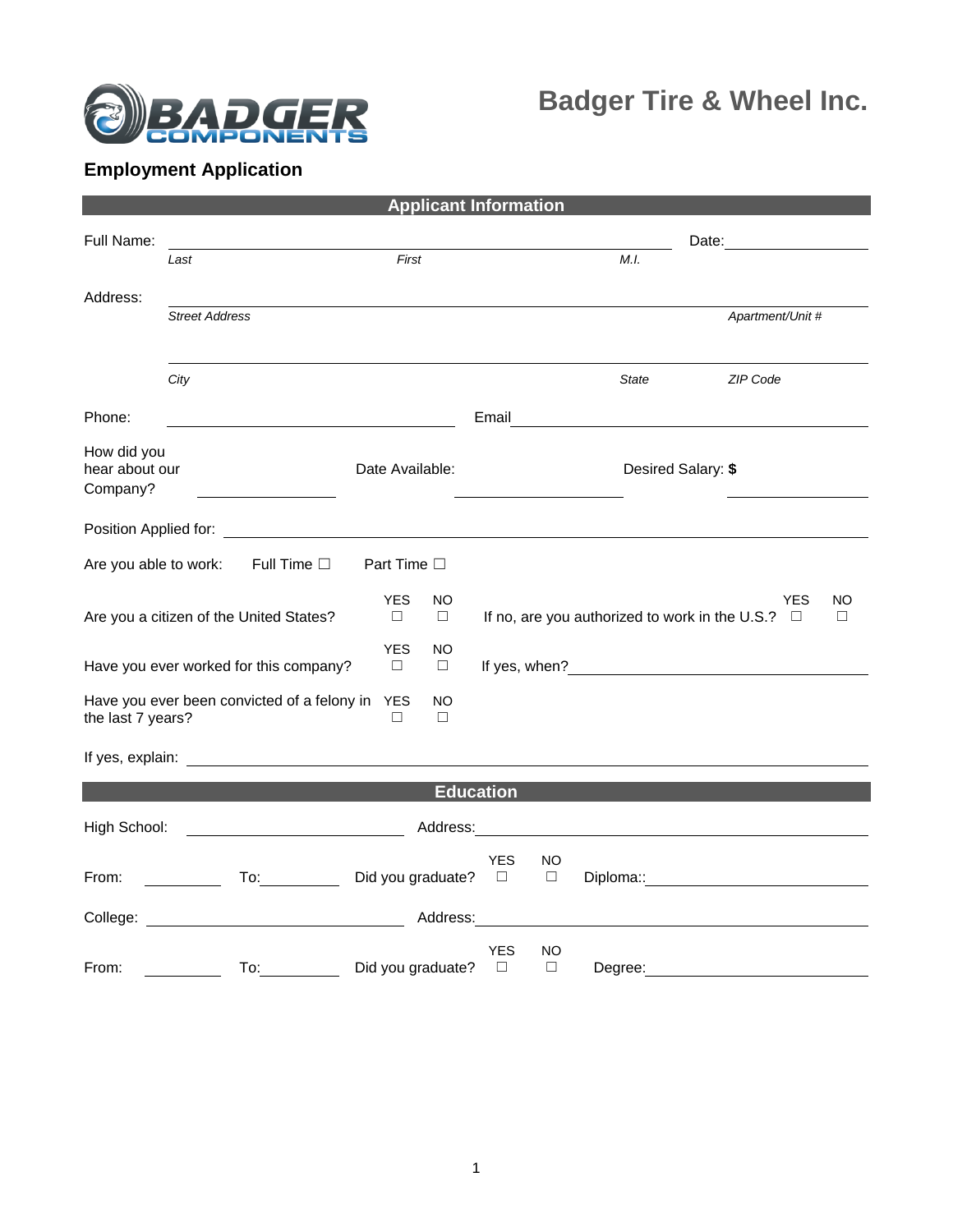|            | <b>Previous Employment</b>                                                                                            |                                                                                                                 |  |
|------------|-----------------------------------------------------------------------------------------------------------------------|-----------------------------------------------------------------------------------------------------------------|--|
| Company:   | and the control of the control of the control of the control of the control of the control of the control of the      |                                                                                                                 |  |
| Address:   |                                                                                                                       | Supervisor: Supervisor:                                                                                         |  |
| Job Title: | Starting Salary:\$                                                                                                    | Ending Salary:\$                                                                                                |  |
|            |                                                                                                                       |                                                                                                                 |  |
| From:      | $To: \begin{tabular}{ c c c } \hline \quad \quad & \quad \quad & \quad \quad \\ \hline \end{tabular}$                 | Reason for Leaving:<br><u>Neason</u> for Leaving:                                                               |  |
|            | <b>YES</b><br>May we contact your previous supervisor for a reference?<br>П                                           | <b>NO</b><br>□                                                                                                  |  |
|            |                                                                                                                       |                                                                                                                 |  |
| Company:   | <u> 1989 - Johann Stein, synsk politik foar de oarste fan it ferstjer fan de oarste fan it ferstjer fan de oars</u>   |                                                                                                                 |  |
| Address:   |                                                                                                                       |                                                                                                                 |  |
| Job Title: | <u> 1990 - Johann Barbara, martin a</u><br>Starting Salary:\$                                                         | Ending Salary:\$                                                                                                |  |
|            |                                                                                                                       |                                                                                                                 |  |
| From:      | $To: \underline{\hspace{2.5cm}}$                                                                                      |                                                                                                                 |  |
|            | <b>YES</b><br>May we contact your previous supervisor for a reference?<br>$\Box$                                      | <b>NO</b><br>$\Box$                                                                                             |  |
|            |                                                                                                                       |                                                                                                                 |  |
| Company:   | <u> 1989 - Johann Barn, amerikan besteman besteman besteman besteman besteman besteman besteman besteman besteman</u> |                                                                                                                 |  |
| Address:   |                                                                                                                       | Supervisor: Victor Communication                                                                                |  |
| Job Title: | Starting Salary: \$<br><u> 1989 - Johann Barbara, martin a</u>                                                        | Ending Salary:\$                                                                                                |  |
|            |                                                                                                                       |                                                                                                                 |  |
| From:      | $\overline{10}$ :                                                                                                     | Reason for Leaving: The contract of the set of the set of the set of the set of the set of the set of the set o |  |
|            | <b>YES</b><br>May we contact your previous supervisor for a reference?<br>$\Box$                                      | <b>NO</b><br>$\Box$                                                                                             |  |